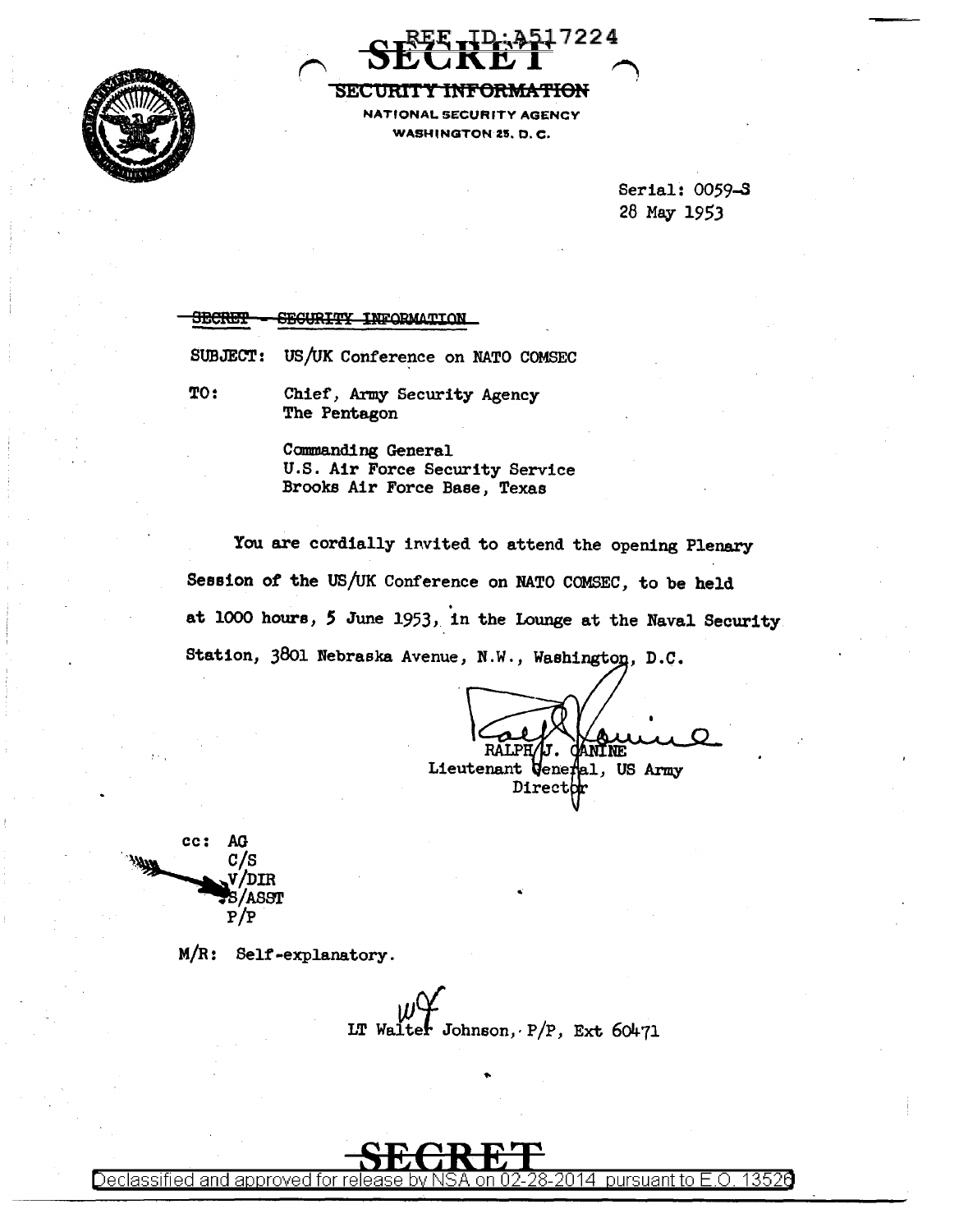REF ID: A517224

**SECONTY INFORMATION** 

Serial:  $00470$ 

1 JUN 1953

#### SKOR - SKORIST INTENATIO

#### SUBJECT: UB/UK Conference on HATO CONSEC

#### Director, Neval Communications TO: The Peatsmen

You are cordially invited to attend the opening Flenary Session of the US/UK Conference on HATO COMBEC, to be held at 1000 hours, 5 June 1953, in the Lounge at the Baval Security Station, 3801 Nebraska Avenue, N.W., Washington, D. C.

Graham and Compon

RALPH J. CANINE Lieutenent General, US Army Director

cc: AG **C/B V/LIR**  $-1$ 

M/R: Self-explanatory.

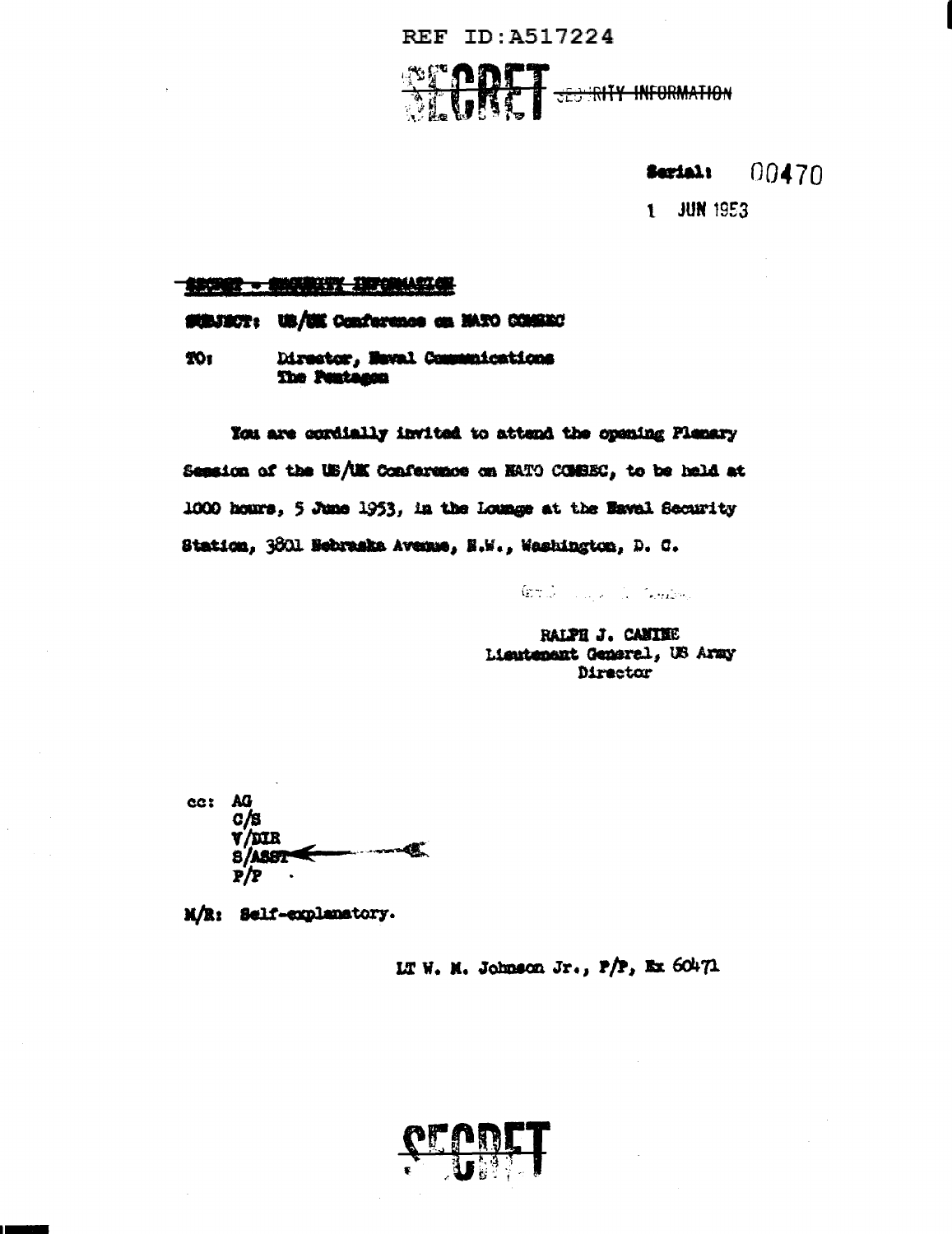

Serial:  $00469$ 

 $1$  JUN 1953

## **SECRIT - SECRITY TERMINATION**

MEMORAEURA FOR DEPUTY DIRECTOR OF INTELLIGENCE, THE JOINT STAFF SUBJECT: US/UK Conference on BATO COMBEC

You are cordially invited to attend the opening Plenary Session of the US/UK Conference on NATO COSSC, to be held at 1000 hours, 5 June 1953, in the Loungs at the Naval Security Station, 3001 Nebraska Avenue, N.W., Washington, D. C.

後者 きたいしょうしん

RALPH J. CANINE Lieutement Cemeral, US Army Director

cas AG  $C/B$ V/DIR  $8/AB82$  $\dot{P}/P$ 

M/R: Self-explanatory.

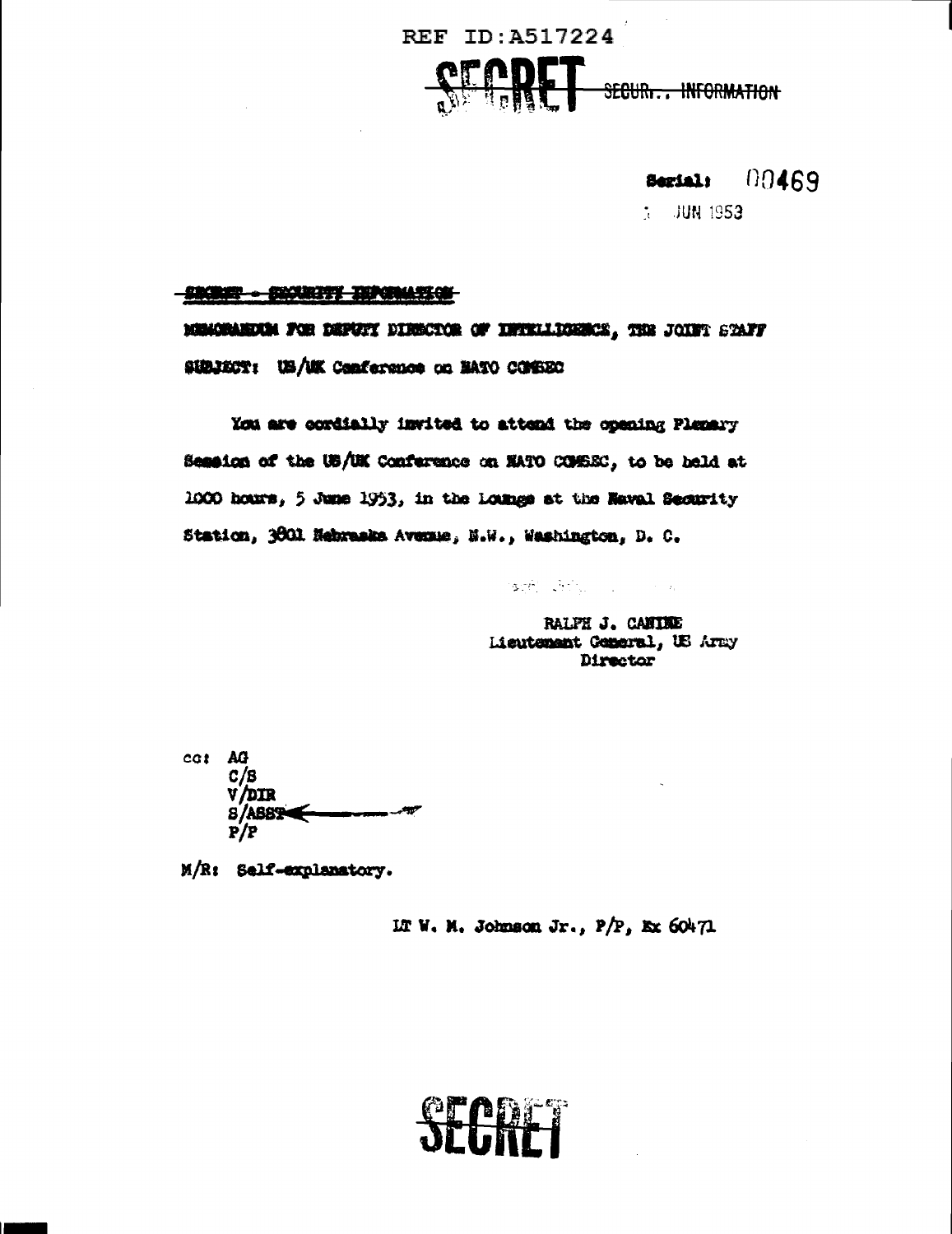**D. A 5442224**<br>**A THE T**-SEGURITY FORMATIO  $\mathtt{REF}$  .

00468 Serial:

 $\sim 100$  1953

#### ARCHAY - BROUNSY SHOWAGE

#### SUBJECT: US/UK Conference on HATC COMBIC

**YOt** Director of Communications U. S. Air Forse The Pentagon

You are cordially invited to attend the opening Plenary Session of the US/UK Conference on MATO COMBEC, to be held at 1000 hours, 5 June 1953, in the Lounge at the Naval Security Station, 3801 Webraska Avenue, N.W., Washington, D. C.

> when Point J. Judga RALPH J. CANING **Lieutenant General, US Arzy** Director

cc1 AG  $c/s$ **Y/DIR S/ASST** -∢\*  $P/P$ 

M/R: Self-explanatory.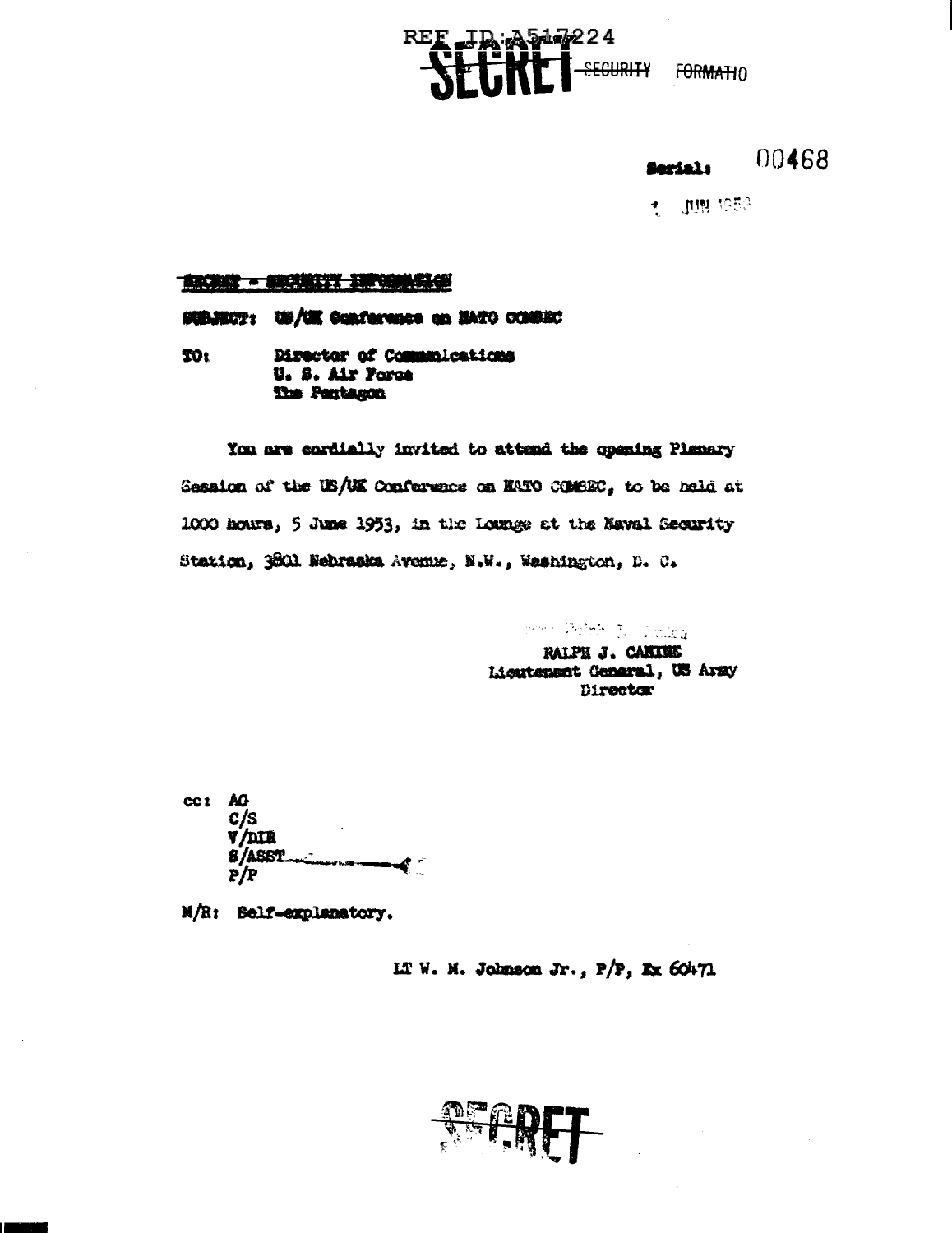

00467 Serial:

1 JUN 1953

#### **BELIEVE - BELLEZZZ ZEPOBAZZO**

SUBJECT: US/UK Conference on MATO CONSEC

**201** Chief Signal Officer Department of the Army The Pentagon

You are cordially invited to attend the opening Planary Session of the US/UK Conference on NATO COMBEC, to be hald at 1000 hours, 5 June 1953, in the loange at the Naval Security Station, 3001 Nebraska Avenue, N.W., Washington, D. C.

suci) Raiph J. Canine

RALPH J. CANINE Lioutenant General, US Army Director

cc: AG C/S **V/DIR** r

M/R: Self-explanatory.

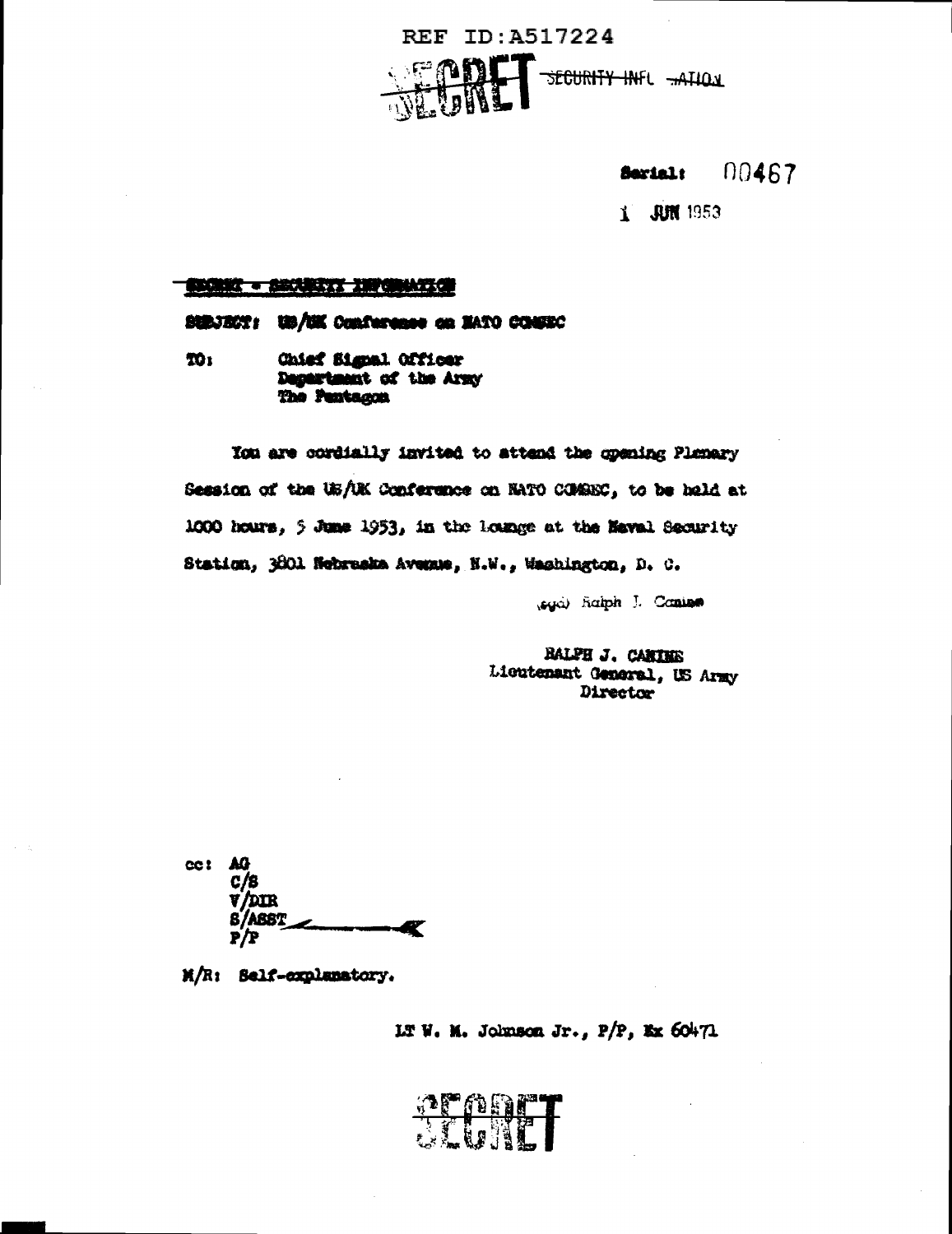

**Serial**: 0060 Seri

28 MAY 1953

### BROWN - ENGINEERY APPROXIMATION

 $\mathbf{r}$ 

#### MEMORATION FOR THE SHERCH BRITISH LIAISON OFFICER

SULUECT: US/UK Conference on SATO COMEC

You are cordially invited to attack the opening Plenary Session of the US/UK Conference on HATO COMMEC, to be hald at 1000 hours, 5 June 1953, in the Lounge at the Mawal Security Station, 3001 Nobraska Avenue, N.W., Washington, D. C.

> George Research Center **BANDE J. CALIN** Heutenant eneral, W Army Director

| cc: | AG.    |
|-----|--------|
|     | c/s    |
|     | V/DIR  |
|     | S/ABST |
|     | P/P    |

M/R: Self-explanatory.

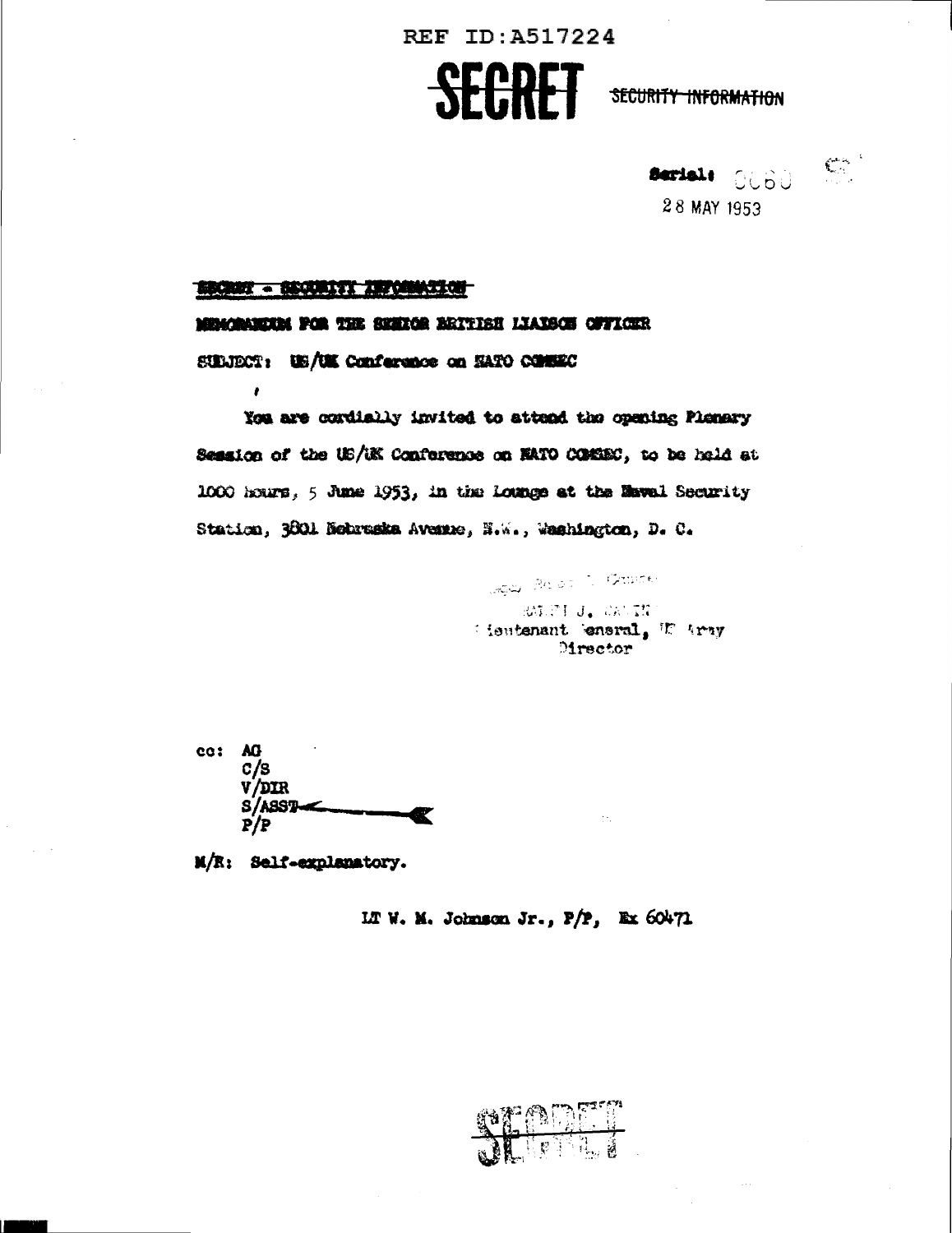# **REF** ID securi<sup>ty</sup> thformation



### SEGRET - BROURITY INFORMATION

SUBJECT: US/UK Conference on NATO COMSEC

TOt Captain J. A. Morrison, USN Head, Security Branch, Naval Communication Division Naval Security Station Washington 25, D. C.

You are cordially invited to attend the opening Plenary Session of the US/UK Conference on NATO COMSEC, to be held at 1000 hours, 5 June 1953, in the Lounge at the Haval Security Station, 3601 Nebraska Avenue, N.M., Washington, D.C.

**RELEASE THAN** 

RALPH J. CANINE Licutenant General, US Army Director

cc: AG  $c/s$ S/ASST A  $P/P$ 

M/R: Self-explanatory.

LT Walter Johnson,  $P/P$ , Ex 60471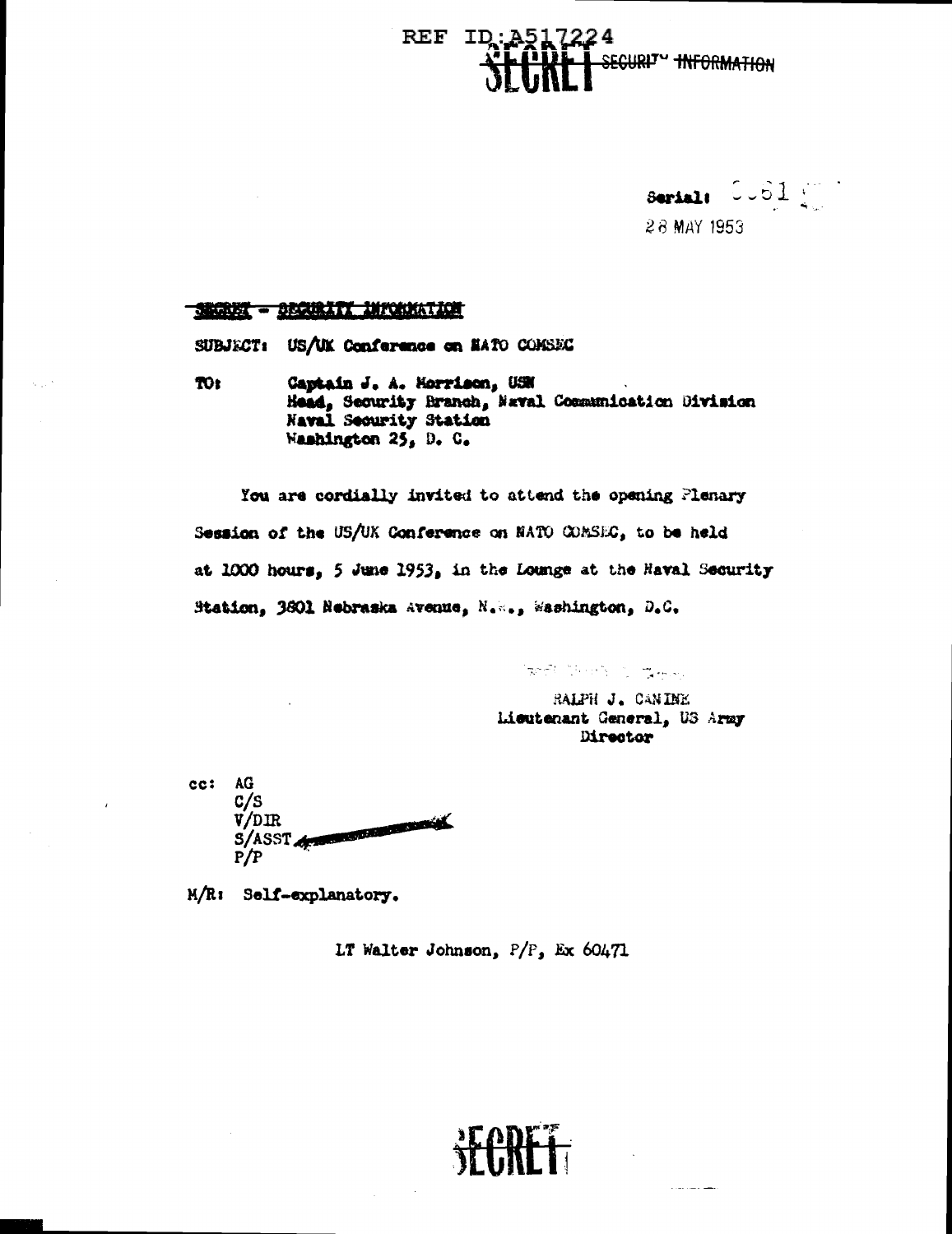## REF ID: A517224

Security Information

 $29$  MHT 1953

#### SECRET - SECRETT INFORMATION

MEDURAKOAN FOR REAR ADMIRAL JOHN R. REDNAN, DIRECTOR, OGMANICATIONS-**ELECTRONICS** 

SUBJECT: US/UK Conference on EATO COMSEC

You are cordially invited to attend the opening Plenary Session of the US/UK Conference on NATO COMSEC, to be held at 1000 hours 5 June 1953, in the Lounge at the Naval Security Station, 3801 Rebraska Avenue, N W., Washington, D.C.

> RALPH J. CANINE Lieutenant General., US Army Director

cc: AG خقصه  $c/s$  $V/DIR$ S/ASS  $P/P$ 

M/R: Self-explanatory.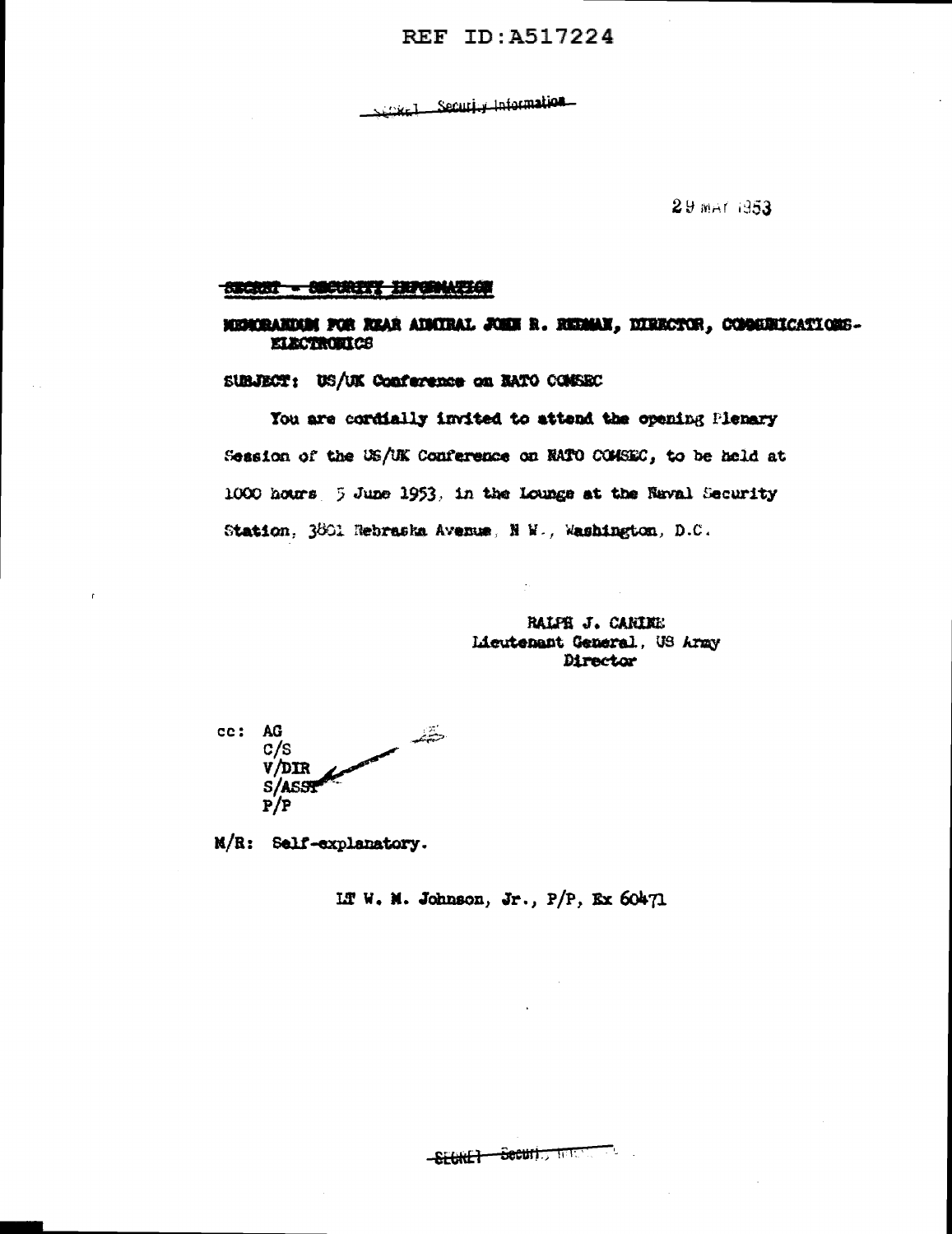# REF ID: A517224



#### 00471 **Serial:**

1 JUN 1953

#### COURSY - DECURITY INFORMATION

MEMORARDAM FOR DIRECTOR, SPECIAL PROJECTS STAFF, DEPARTMENT OF STATE SUBJECT: US/UK Conference on BATO CONSEC

You are cordially invited to attend the opening Plenary Session of the US/UK Conference on NATO CONSEC, to be hold at 1000 hours, 5 June 1953, in the Lounge at the Naval Security Station, 3001 Nebraska Avenue, N.W., Washington, D. C.

> **BALPE J. CANINE** Lieutenant General, US Army Director

cc: AG  $C/S$ **V/DIR S/ASST-C** ی ہے۔ تعصیص P/P

M/R: Self-explanatory.